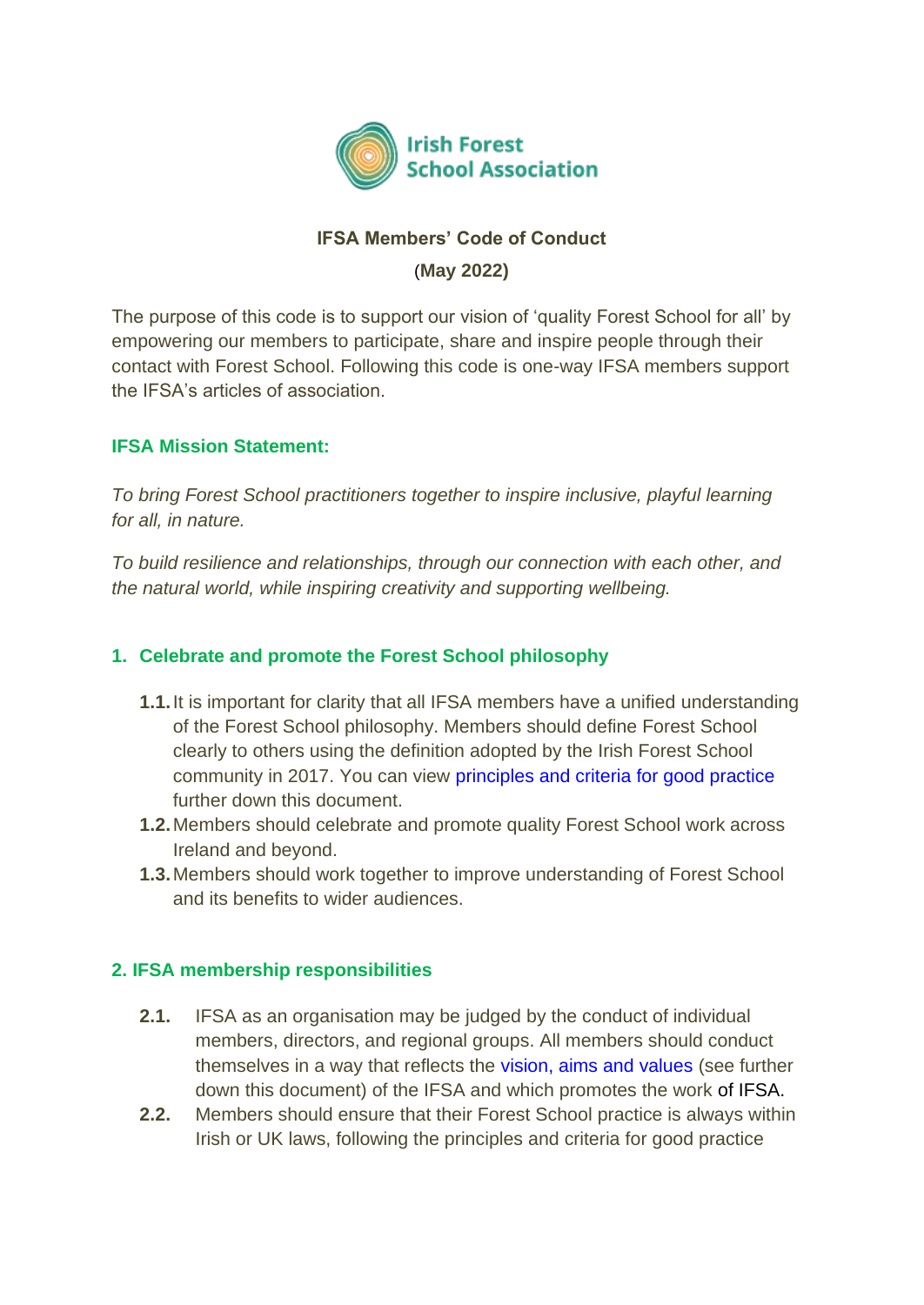guidelines of the Irish Forest School Association, and does not bring the IFSA or Forest School into disrepute.

- **2.3.** The logo of the IFSA belongs to the association and should not be used in any way by individual members unless the member has been given specific permission from the IFSA.
- **2.4.** Modified IFSA logos can be used by those granted permission to use them but must only be used in the circumstances prescribed by IFSA.
- **2.5.** Members are encouraged to participate and contribute to the ongoing work of the IFSA, for example through consultations, local groups, and AGMs.
- **2.6.** Members should use their membership benefits appropriately for the mutual benefit of all IFSA members. Individual members should safeguard the benefits of their membership, and not transfer these benefits to others.

# **3. Sustainable Practises & Care of the Environment**

- **3.1.** Forest School aims to reconnect people to nature for the mutual benefit of people and the planet. Members should have an awareness of environmental issues and demonstrate a commitment to caring for our environment. Members are encouraged to broaden their understanding of environmental issues such as climate change, habitat loss, ecosystem restoration, native ecosystems, native woodlands, the importance of native flora & fauna and general care for people, place and planet.
- **3.2.** Members should share ideas and support each other to develop sustainable and ethical practices.
- **3.3.** Members are encouraged to educate themselves on sustainable and ethical harvesting practices and ensure they have permission of relevant landowner before foraging/harvesting etc.

### **4. Duty of Care to Fellow FS Practitioners**

- **4.1.** It is the aim of the **IFSA** to promote a culture of care and compassion among our fellow forest school community, to have respect for fellow forest school leaders, whatever the interaction or relationship might be, whether as volunteer leaders, assistant facilitators, or project co-hosts, we believe compassion, respect and care for individuals is highly important.
- **4.2.** When setting out to work with fellow forest school leaders, please put in place clear structures for how your relationship will work and interact, so clear boundaries and modes of communication are set from the start, including if a member of staff or volunteer wishes to leave the workplace.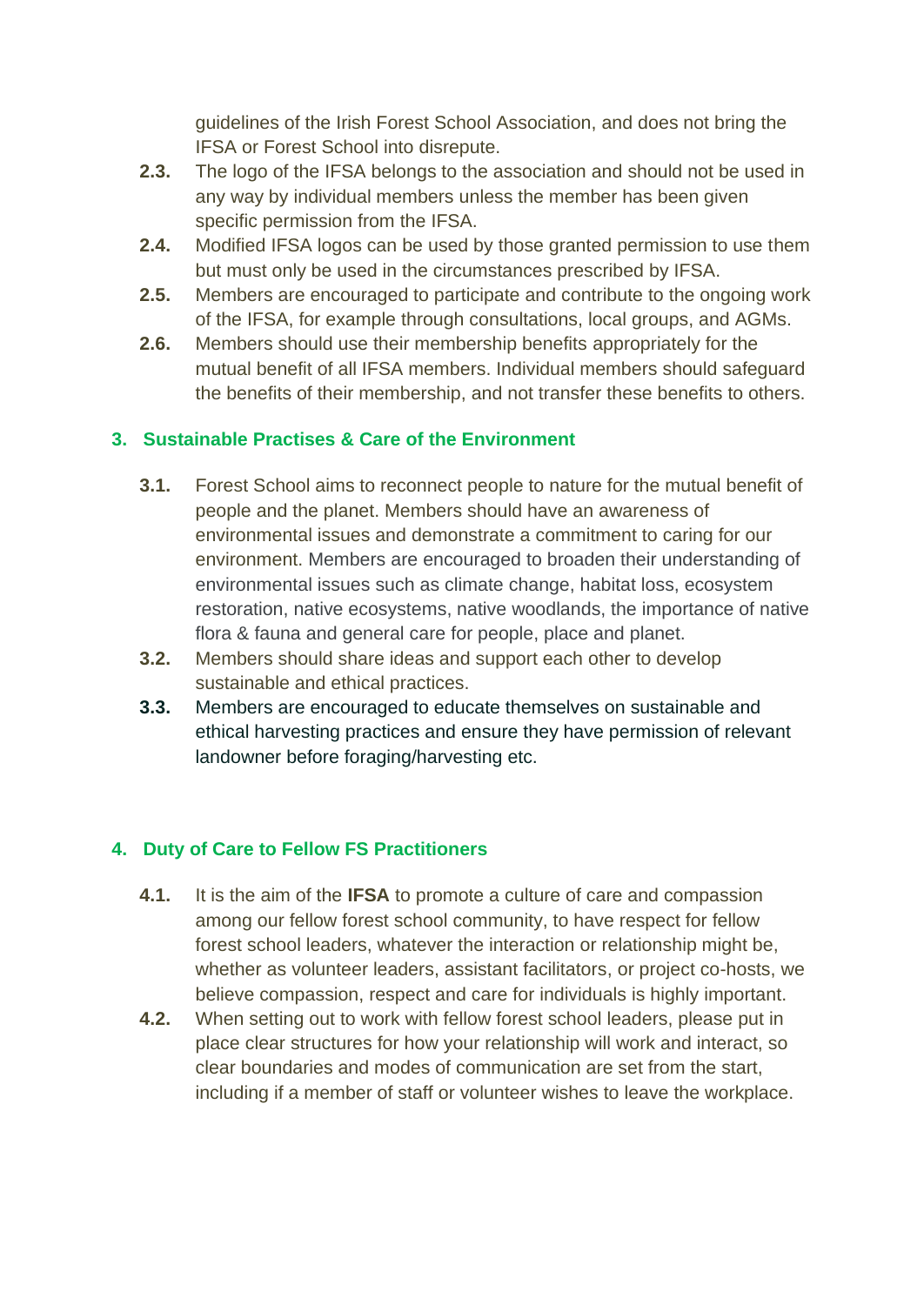**4.3.** To foster warm, welcoming, and respectful environments that allow us to question and challenge discrimination and inequalities, navigate conflicts peacefully and work and learn free from harassment and violence.

There are some excellent organisations working in the area of peaceful conflict resolution, if you would like to look into this further: The Centre for Nonviolent Communication:<https://www.cnvc.org/> Centre for Conflict Resolution:<https://www.ccrchicago.org/> Conflict Resolution Network:<https://www.crnhq.org/> Restorative Circles:<https://www.restorativecircles.org/>

# **5. Equality and Diversity**

- **5.1.** The **Irish Forest School Association** is open to all groups and individuals on condition that they keep to the rules and regulations as detailed in the **IFSA Constitution** from which this document is drawn. It is the responsibility of all members and supporters of the **Irish Forest School Association** to always enforce this policy.
- **5.2. Irish Forest School Association** welcomes all people irrespective of gender, race, culture, colour, creed, sexual orientation, age, class, religion, political belief, or disability. We will not tolerate any form of prejudiced, aggressive, or offensive behaviour. We want all friends of the **Irish Forest School Association** to be treated with equal respect.

### **6. Complaints**

**6.1.** It is a requirement of IFSA membership to agree to adhere to the **IFSA Code of Conduct** for the duration of an individual's subscription. A member who, following investigation, is found to be in breach of this code of conduct may, as an ultimate sanction, have their membership revoked.

**Next steps: Once this policy is approved, a Grievance Procedure will be developed for approval.**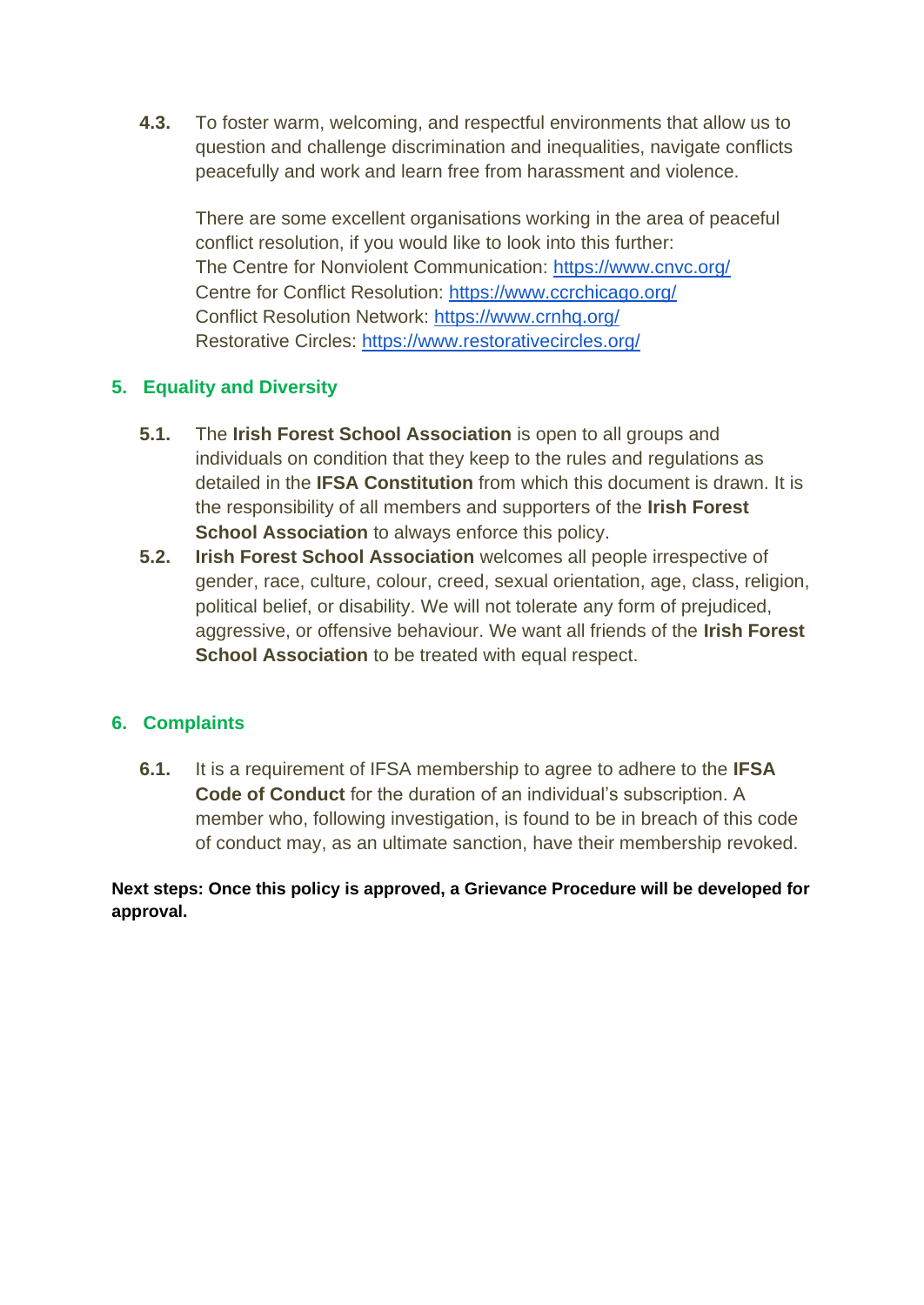### **Vision, Aims and Values of the Irish Forest School Association**

### [\(https://irishforestschoolassociation.ie/about/\)](https://irishforestschoolassociation.ie/about/)

The Irish Forest School Association was founded in 2016 to support the development of Forest School learning in Ireland. Our members comprise practitioners (that is trained Forest School leaders), researchers, teachers, early years' practitioners, and organisations and individuals interested in innovation, creativity, education, play, science, environmental awareness and care, and the outdoors.

#### **Mission and Vision of IFSA**

Using member input from the Conversation Cafe event in April 2018, the IFSA ACORN agreed an organisation mission statement and set priorities for the work of IFSA:

- $\triangleright$  To bring Forest School practitioners together to inspire inclusive, playful, learning for all, in nature.
- $\triangleright$  To build resilience and relationships, through our connection with each other, and the natural world, while inspiring creativity and supporting well-being.

Secondly, we agreed that a key role for IFSA is to continue to make links with other organisations who share our vision for a better and more sustainable world where humans can live more harmoniously with each other and with nature. We see this kind of networking as an important way to support you, our members, on the ground.

### **A practical definition of Forest School is as defined by IFSA in 2017 and 2013:**

FS is an opportunity for the same group of learners and leaders to spend a sustained period outdoors, once a week, in a wooded environment, ideally year-round. A regular routine is followed that is learner-led and facilitated by trained leaders. Learning is holistic and closely related to developmental stage and regular curricular requirements. There must be a high ratio of leaders to learners, everyone must be suitably dressed and a risk/benefit approach to health and safety is followed by all. *(IFSA, 2017)*

Forest School is an inspirational process that offers ALL learners regular opportunities to achieve and develop confidence and self-esteem through hands-on learning experiences in a woodland or natural environment with trees. (IFSA 2013)